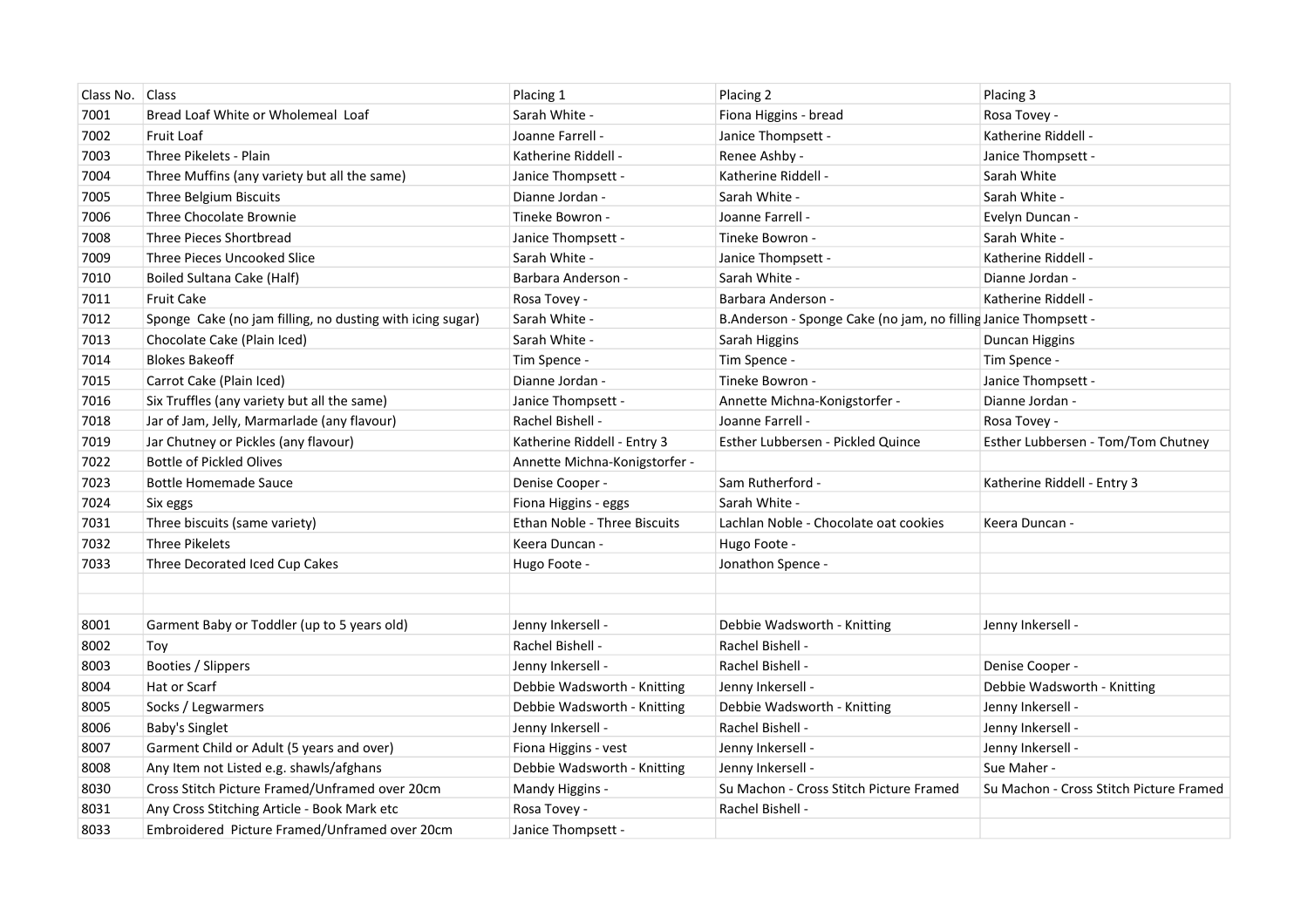| 8034      | Any Embroidered Article                                                  | Corina Naus -                   |                                      |                                         |
|-----------|--------------------------------------------------------------------------|---------------------------------|--------------------------------------|-----------------------------------------|
| 8035      | Decorated Pin Cushion                                                    | Corina Naus -                   | Mandy Higgins -                      | Jean Wilson -                           |
| 8037      | Patchwork and/or Quilted Article Any Size Machine Sewn                   | Mandy Higgins -                 | Fiona Higgins - tuffet, cushion      | Carolyn Carr - Tuffet                   |
| 8038      | Table Runner, Mat, Tablecloth, Napkins                                   | Fiona Higgins - runner          | Mandy Higgins -                      |                                         |
| 8039      | Cloth Doll                                                               | Joanne Farrell -                | Corina Naus -                        | Mandy Higgins -                         |
| 8040      | Christmas Decoration Not Over 15cm                                       | Denise Cooper -                 | Jean Wilson -                        | Jean Wilson -                           |
| 8041      | Christmas Decoration not over 50cm                                       | Cherie Mitchell - 57A           | Margaret Frisken -                   | Rachel Bishell -                        |
| 8047      | Any Article Of Clothing                                                  | Corina Naus -                   | Fiona Higgins - dress, skirt and top | Fiona Higgins - dress, skirt and top    |
| 8048      | Any household item e.g. Apron, Oven Cloth, Oven Mitts etc. Jean Wilson - |                                 | Jean Wilson -                        | Sue Maher -                             |
| 8049      | Any item not listed                                                      | <b>Yvette Grant -</b>           |                                      | Fiona Higgins - Handbag                 |
| 8050      | Something New From Something Old                                         | Yvette Grant -                  | Fiona Higgins - vest                 | Corina Naus -                           |
| 8051      | Quilt Single Bed & Over                                                  | Trish Robertson - 123           | Mandy Higgins -                      | Fiona Higgins - quilt                   |
| 8052      | Quilt Smaller Than Single Bed                                            | Margaret Frisken -              |                                      |                                         |
| 8053      | Wallhanging / Art Quilt                                                  | Trish Robertson - 124           | Margaret Frisken -                   | Jean Wilson -                           |
| 8063      | Felters Wearable Item                                                    | Cherie Mitchell - 55A           | Joanne Farrell -                     |                                         |
| 8064      | Felters Non Wearable Item                                                | Cherie Mitchell - 47A           | Cherie Mitchell - 39A                |                                         |
| 8065      | <b>THEMED CLASS</b>                                                      | Cherie Mitchell - 1             |                                      |                                         |
|           |                                                                          |                                 |                                      |                                         |
|           |                                                                          |                                 |                                      |                                         |
|           |                                                                          |                                 |                                      |                                         |
| Class No. | <b>Class</b>                                                             | Placing 1                       | Placing 2                            | Placing 3                               |
| 9001      | Open Subject                                                             | Kevin Hedge -                   | Sharon Hewitt -                      | Sharon Hewitt -                         |
| 9002      | Portrait or Character Study                                              | Sharon Hewitt -                 | Kevin Hedge -                        | Sharon Hewitt -                         |
| 9003      | Landscape                                                                | Kevin Hedge -                   | Sue Walker -                         | Kevin Hedge -                           |
| 9004      | Animal or Bird Study                                                     | Sharon Hewitt -                 | Sharon Hewitt -                      | Kevin Hedge -                           |
| 9005      | Black & White or Sepia any Subject                                       | Sharon Hewitt -                 | Kevin Hedge -                        | Kevin Hedge -                           |
| 9006      | Set of 3 Photos Mounted Together                                         | Sharon Hewitt -                 | Sharon Hewitt -                      | Sharon Hewitt -                         |
| 9007      | Marlborough Picture                                                      | Sue Walker -                    | Sue Walker -                         | Sharon Hewitt -                         |
| 9008      | A Special Event                                                          | Kevin Hedge -                   | Kevin Hedge -                        | Sharon Hewitt -                         |
| 9020      | Open Subject                                                             | Susie Williams - Moonta Sunset  | Susie Williams - Salt Bush Country   | Renee Ashby -                           |
| 9021      | Portrait or Character Study                                              | Grace Brydon - Photograph       | Susie Williams - Sisterly Love       | Susie Williams - Dad & his girls        |
| 9022      | Landscape                                                                | Grace Brydon - Photograph       | Susie Williams - Tongariro Crossing  | Grace Brydon - Photograph               |
| 9023      | Animal or Bird Study                                                     | Jorga Dixon -                   | Grace Brydon - Photograph            | Jorga Dixon -                           |
| 9024      | Black and White or Sepia Any Subject                                     | Susie Williams - Aussie Farm    | Susie Williams - sisters             | Janice Thompsett -                      |
| 9025      | Set of 3 Photos Mounted Together                                         | Susie Williams - Spraying       | Susie Williams - Vine Leaves         | Susie Williams - Wave Running           |
| 9026      | Marlborough Picture                                                      | Susie Williams - Autumn Colours | Susie Williams - Rarangi             | Susie Williams - Lagoons from Mt Vernon |
| 9027      | A Special Event                                                          | Susie Williams - event 2        | Susie Williams - 13                  | Susie Williams - event 3                |